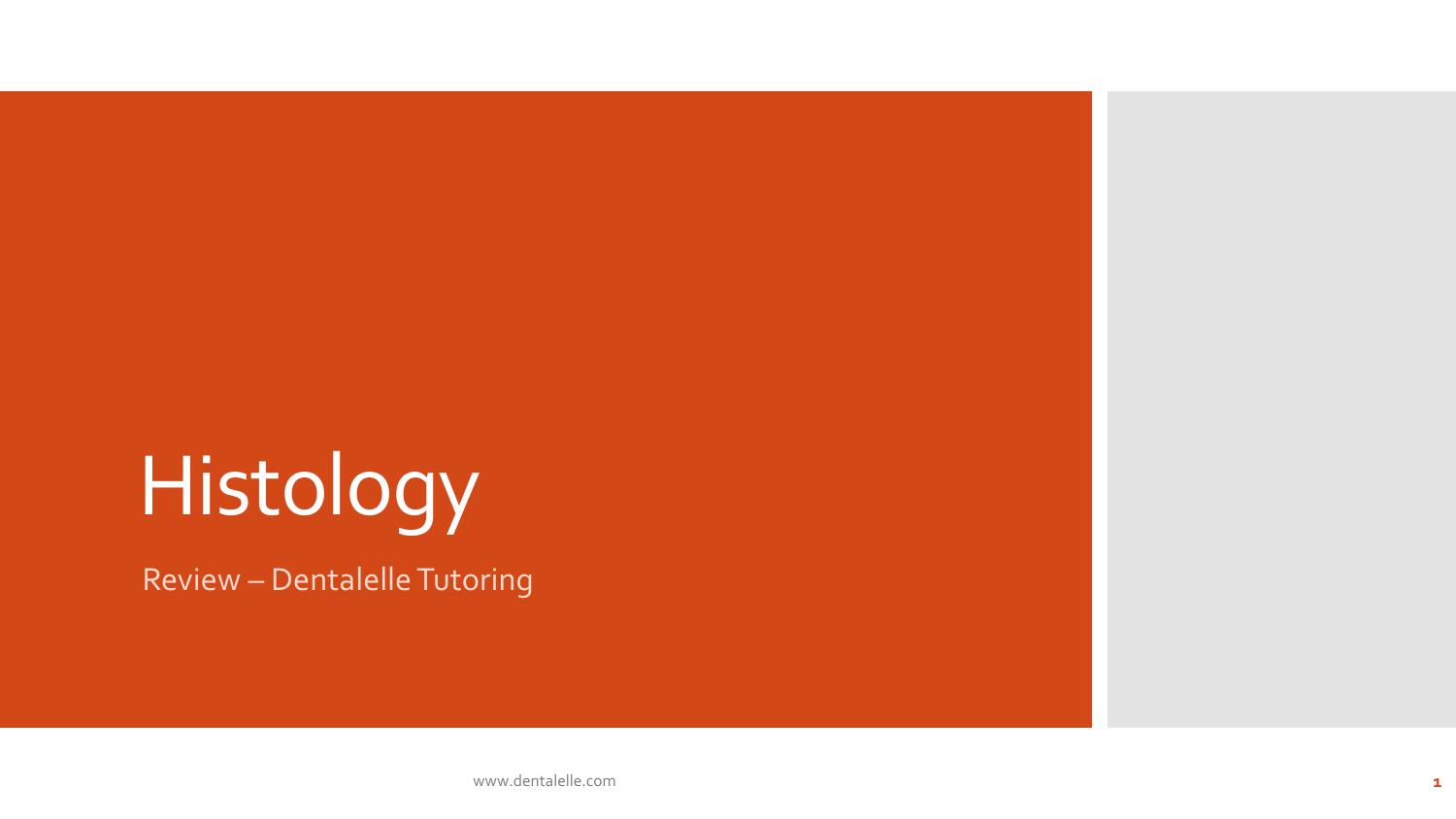#### **Basics**

- The dental papilla is a condensation of ectomesenchymal cells called odontoblasts, seen in histologic sections of a developing tooth. It lies below a cellular aggregation known as the enamel organ. The dental papilla appears after 8-10 weeks intra uteral life.
- **The dental papilla gives rise to the dentin and pulp of a tooth.**
- The enamel organ, dental papilla, and dental follicle together forms one unit, called the **tooth germ**. This is of importance because all the tissues of a tooth and its supporting structures form from these distinct cellular aggregations.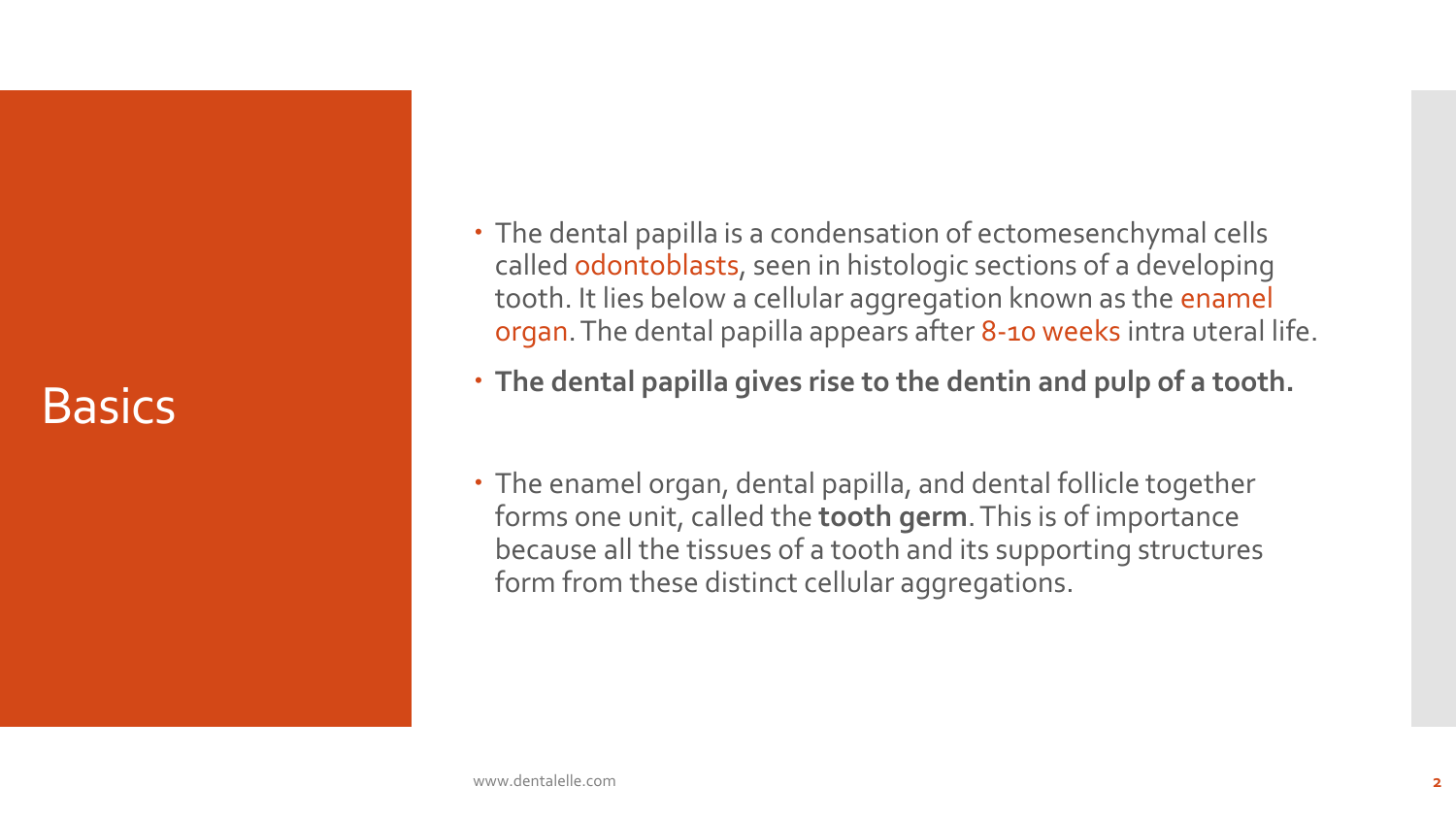## Teeth

- Tooth development or odontogenesis is the complex process by which teeth form from embryonic cells, grow, and erupt into the mouth.
- For human teeth to have a healthy oral environment, all parts of the tooth must develop during appropriate stages of fetal development. Primary (baby) teeth start to form between the sixth and eighth week of prenatal development, and permanent teeth begin to form in the twentieth week.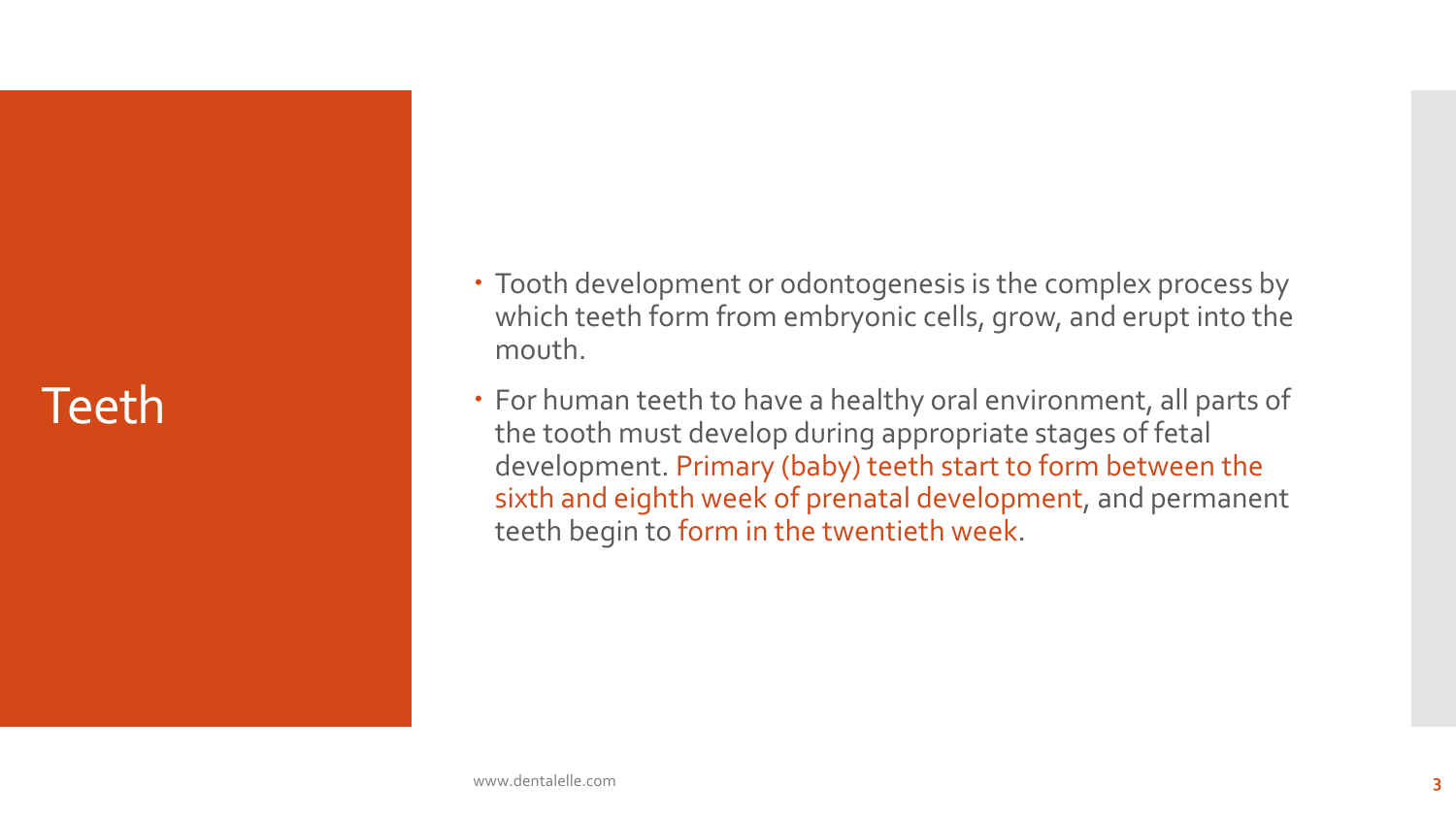# 4 Stages

**What characterizes the 4 stages of tooth development**

- $\cdot$  1) Ball of cells: **bud stage (initiation)** 
	- 2) **Cap:** the first time you can identify the three parts (DO, DP, DS)
	- 3) **Early Bell**: IEE makes the shape of the future crown.
	- 4) **Late Bell:** calcified tissue (young enamel, not fully mineralized)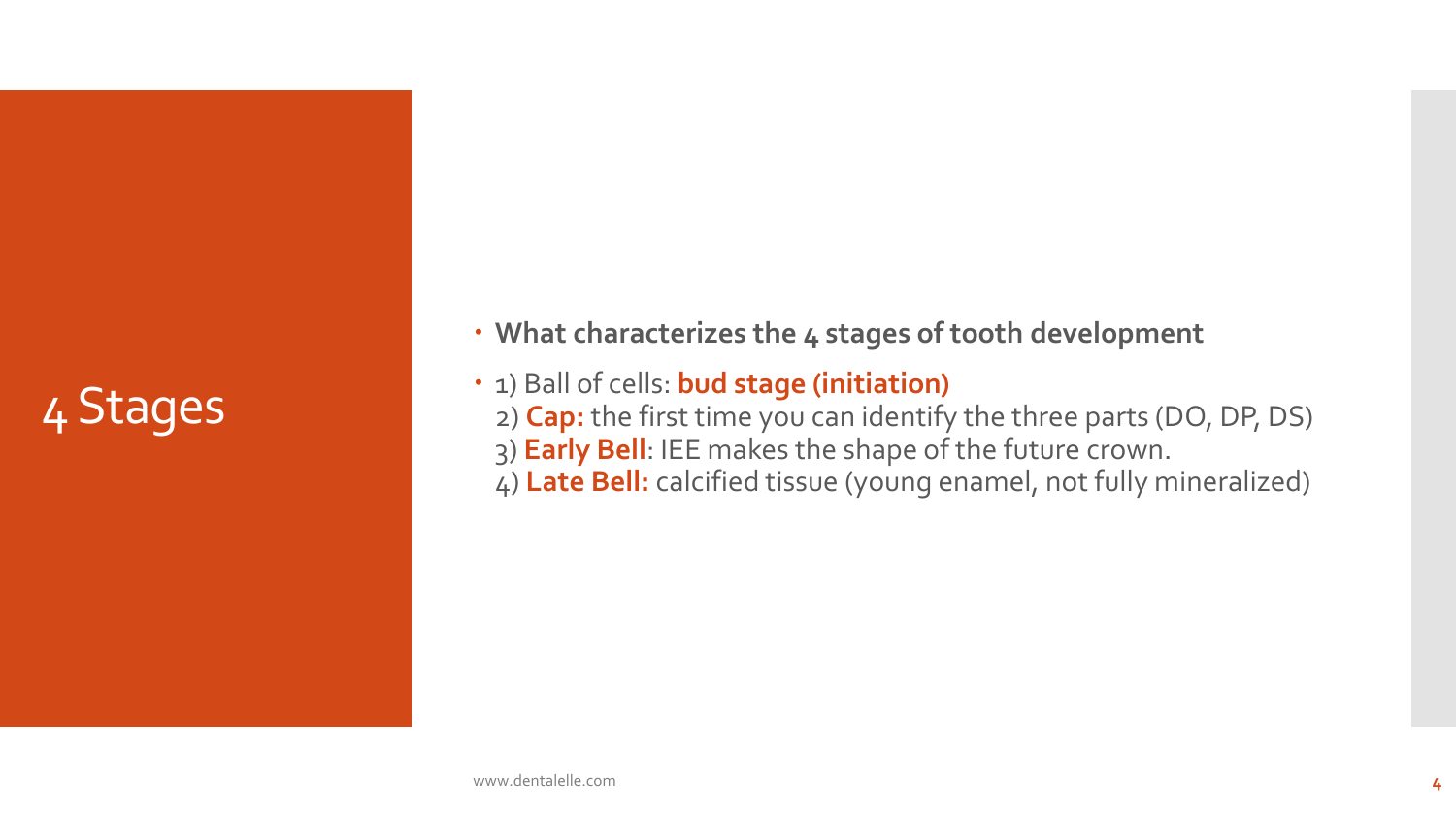# Bud Stage



<http://www.fidanoski.ca/dentalhygiene/oralhistology/19-bell-stage.jpg>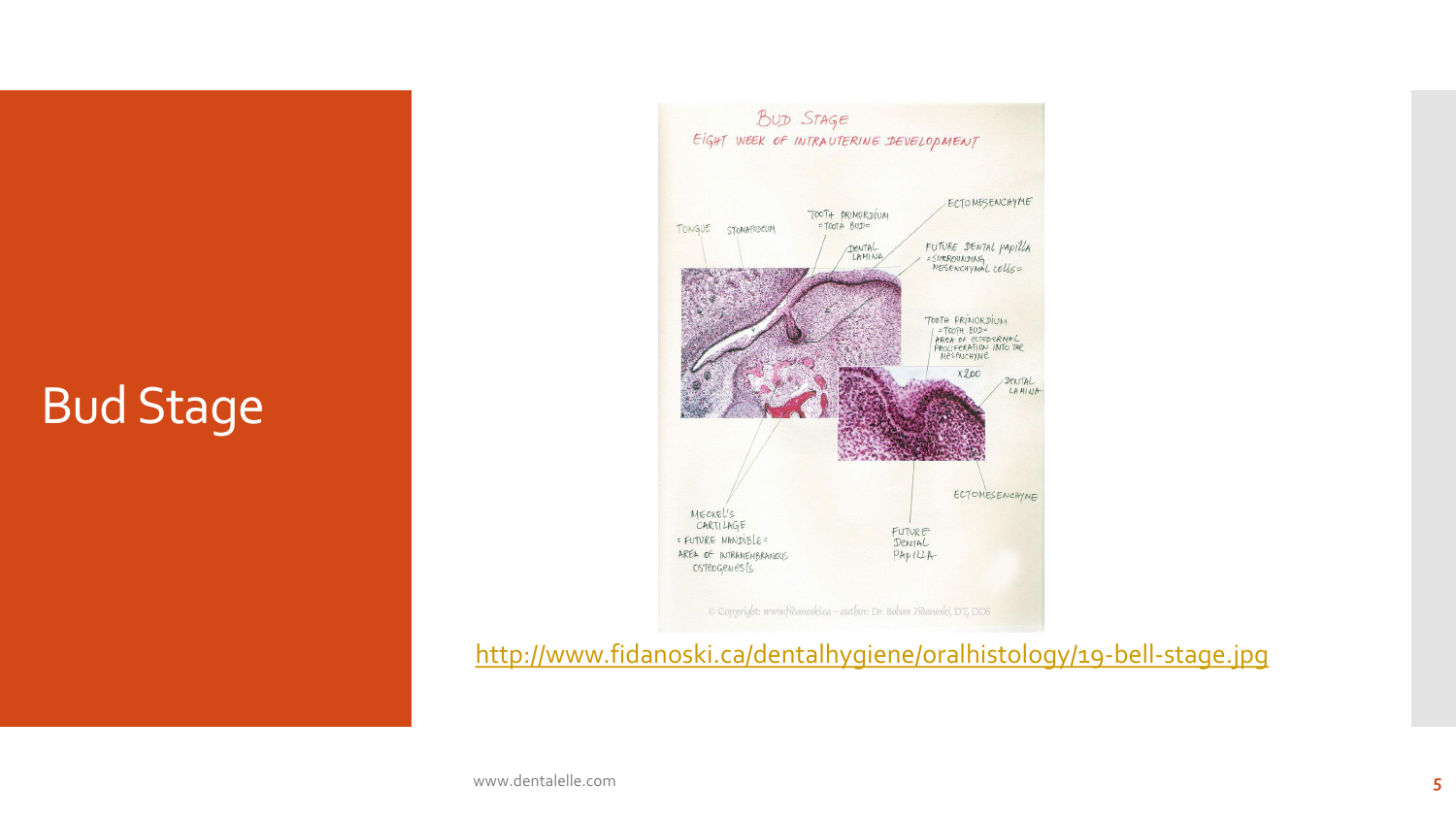Cap



#### <http://www.fidanoski.ca/dentalhygiene/oralhistology/19-bell-stage.jpg>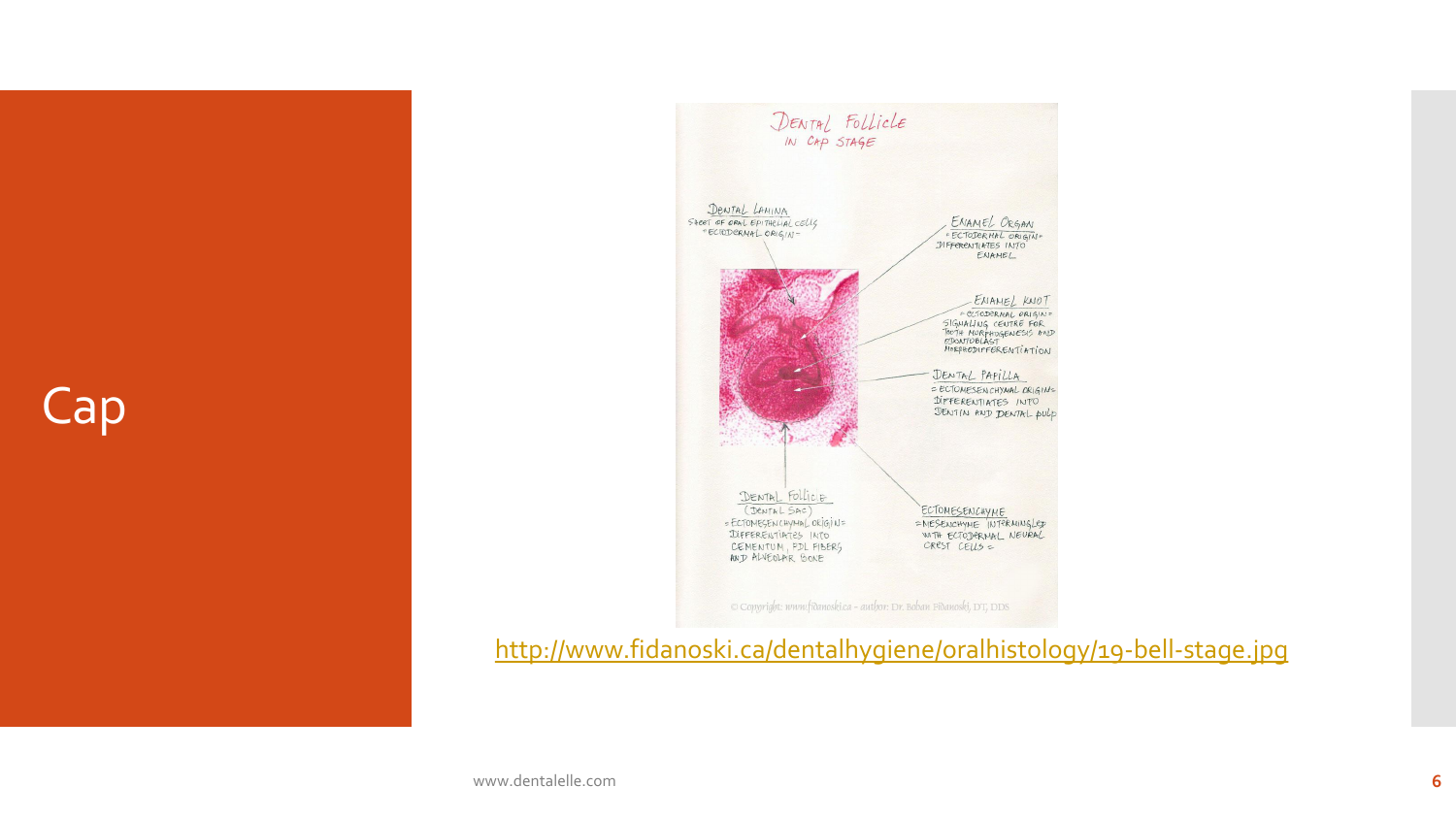Bell



<http://www.fidanoski.ca/dentalhygiene/oralhistology/19-bell-stage.jpg>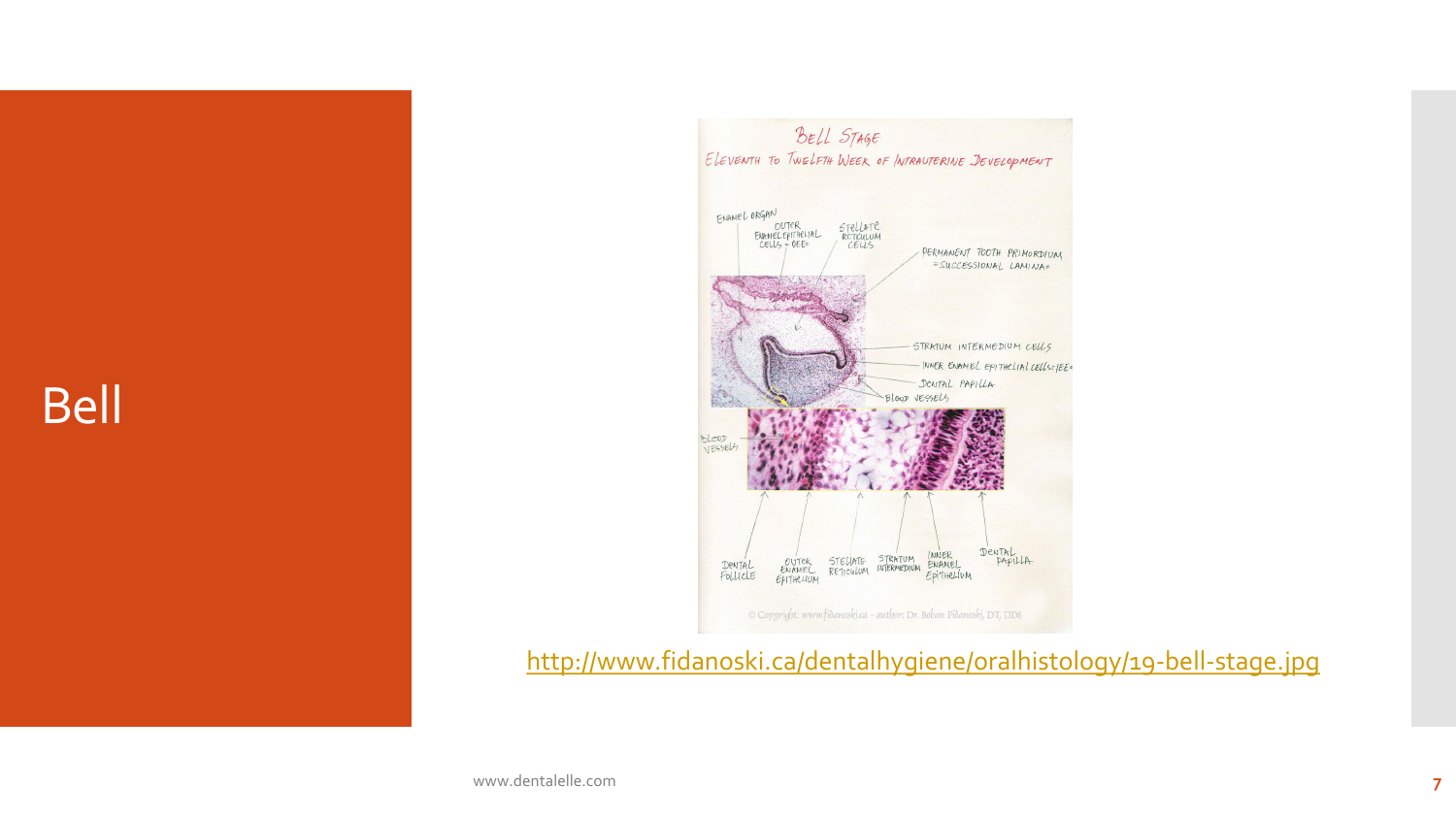# Another form E



Fig. 1.1a-c Diagram showing consecutive stages of early tooth formation. a Bud stage, b Cap stage, and c Bell stage.<br>Epithelium shown in *blue*, ectomesenchyme in *pink*, dentin in *yellow*, and enamel in *grey*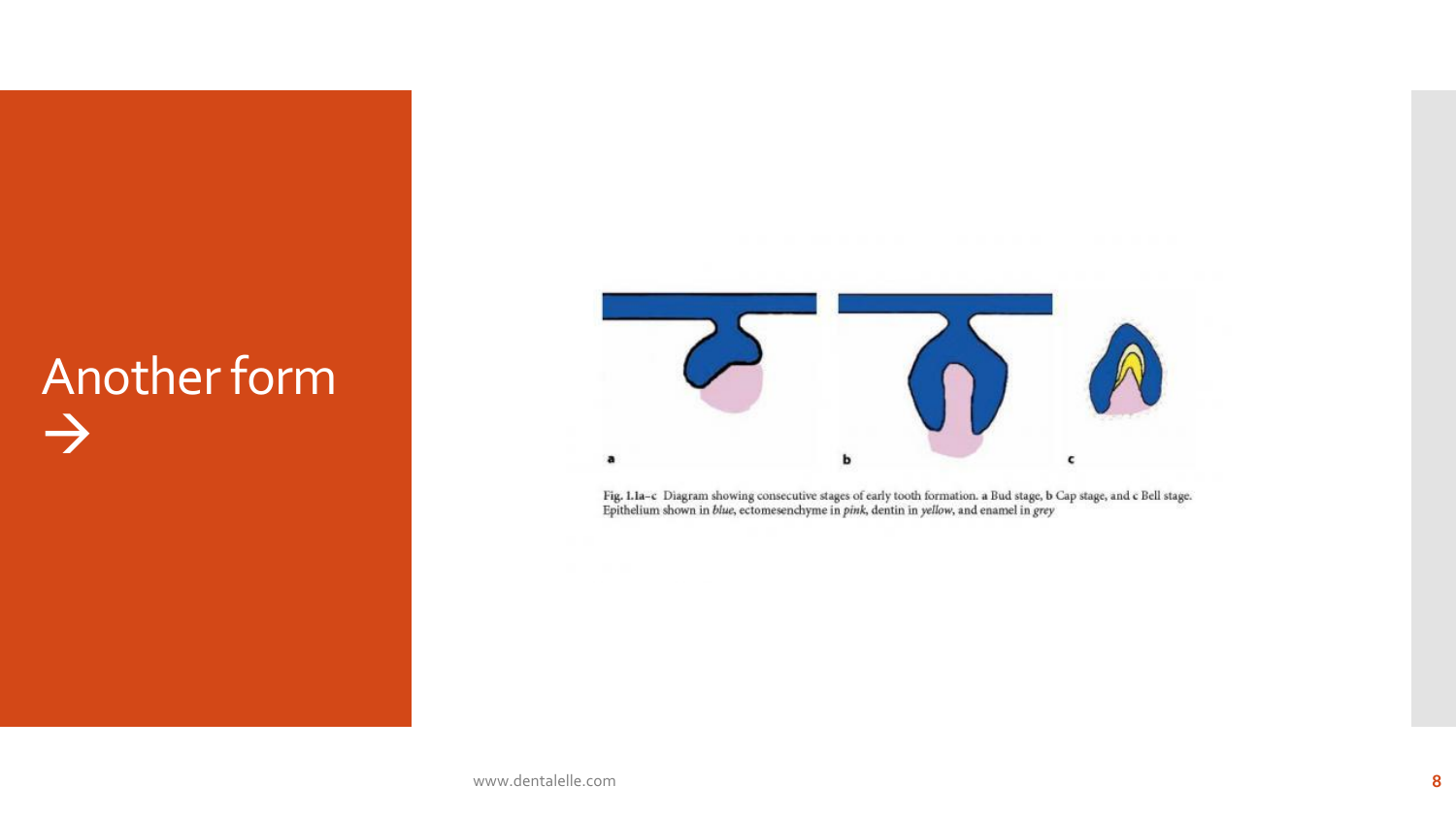# OEE AND IEE

- **Outer enamel Epithelium (OEE)**
- Simple cuboidal cells

#### **Inner enamel epithelium (IEE)**

 Cuboidal ---> columnar (more active) Form the enamel of the tooth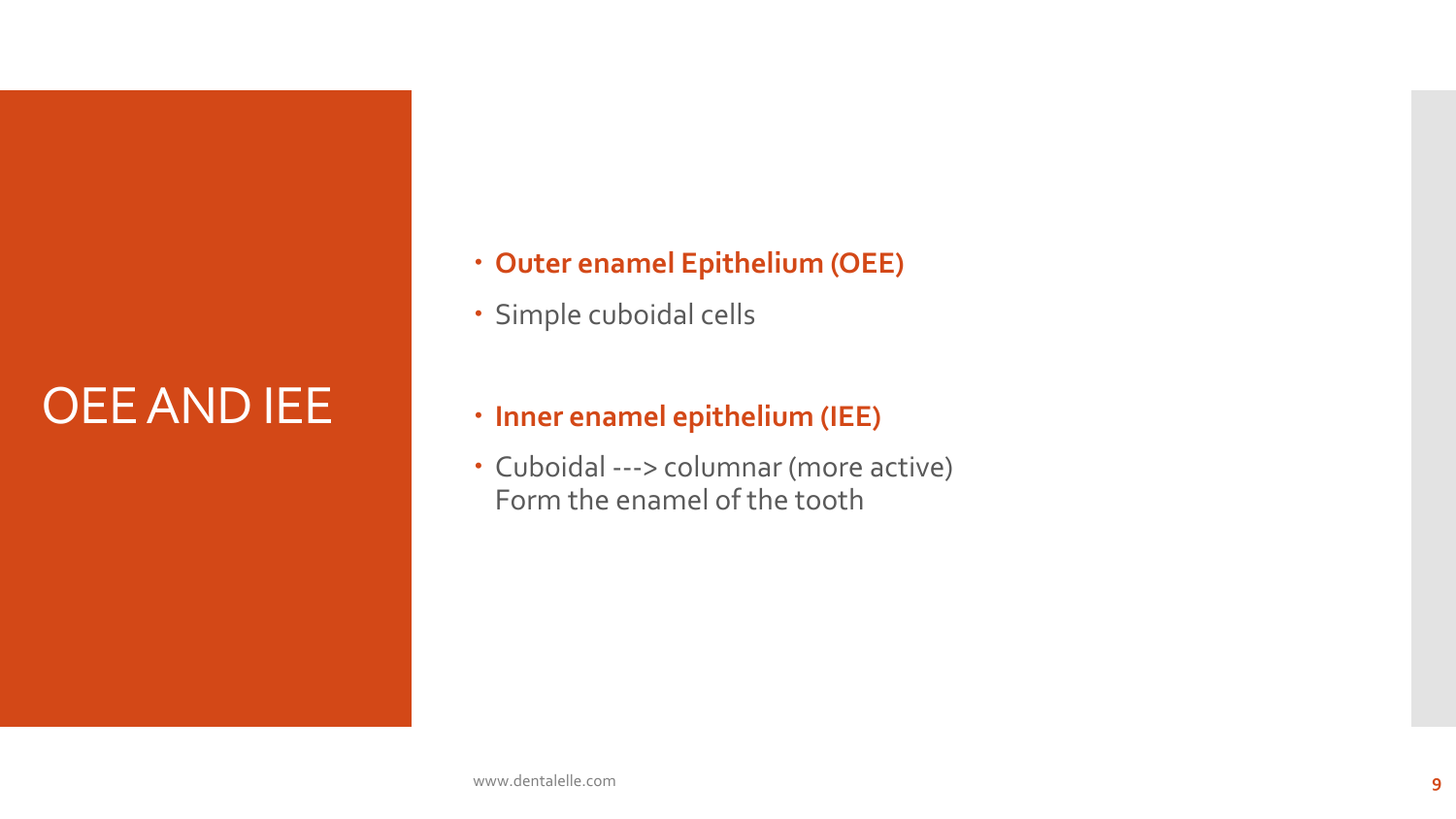### Photo

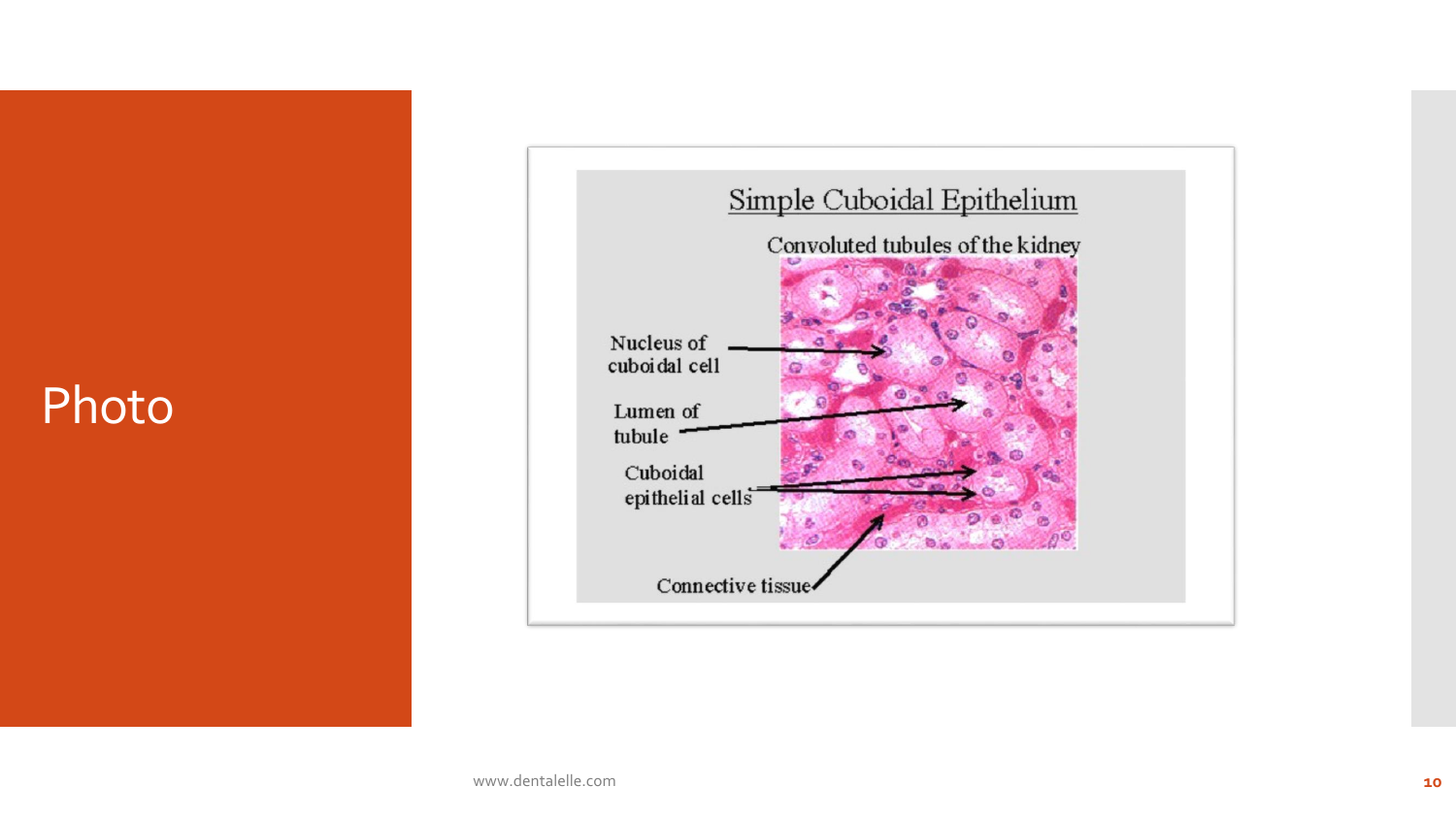#### More

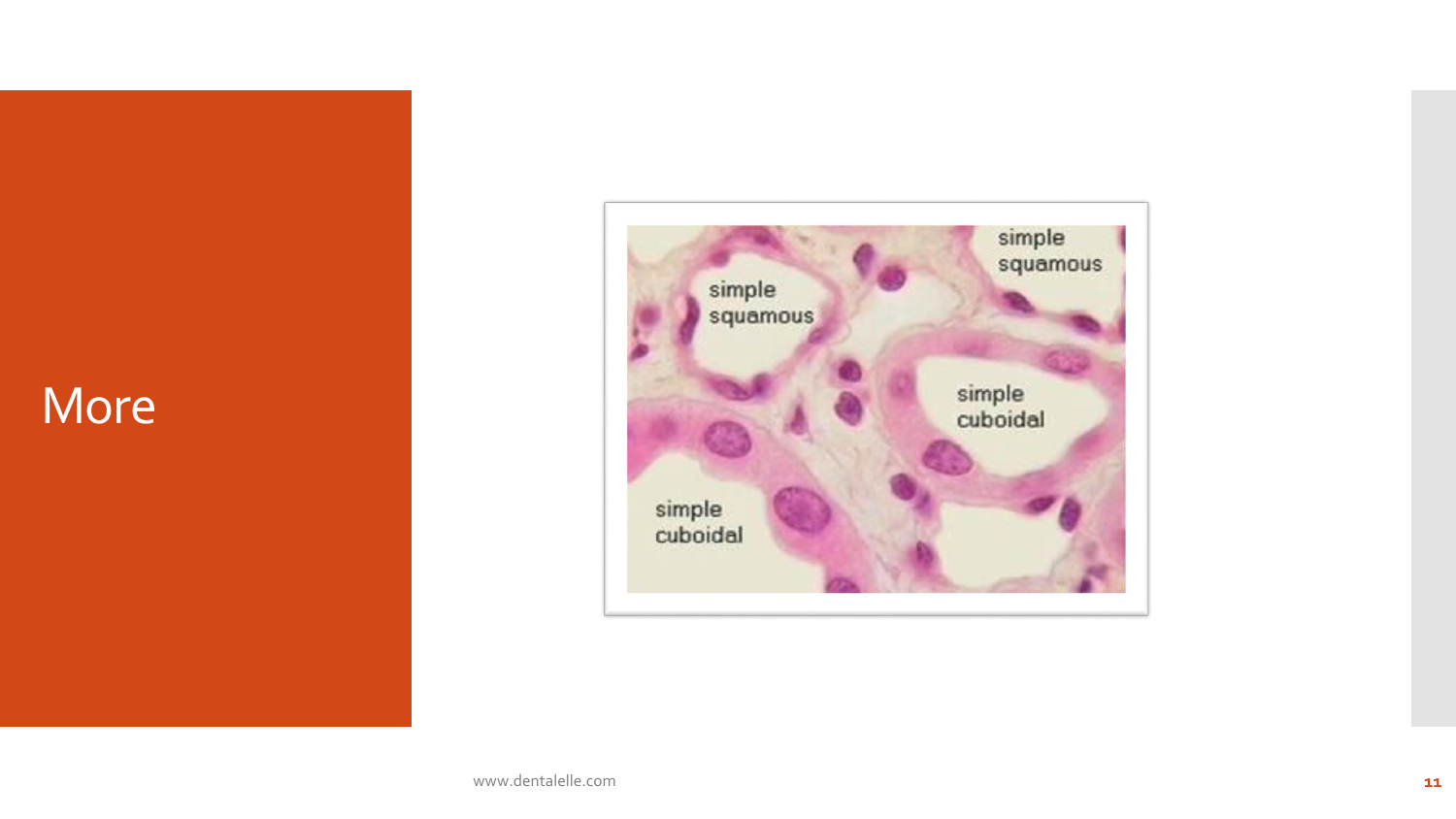# Columnar

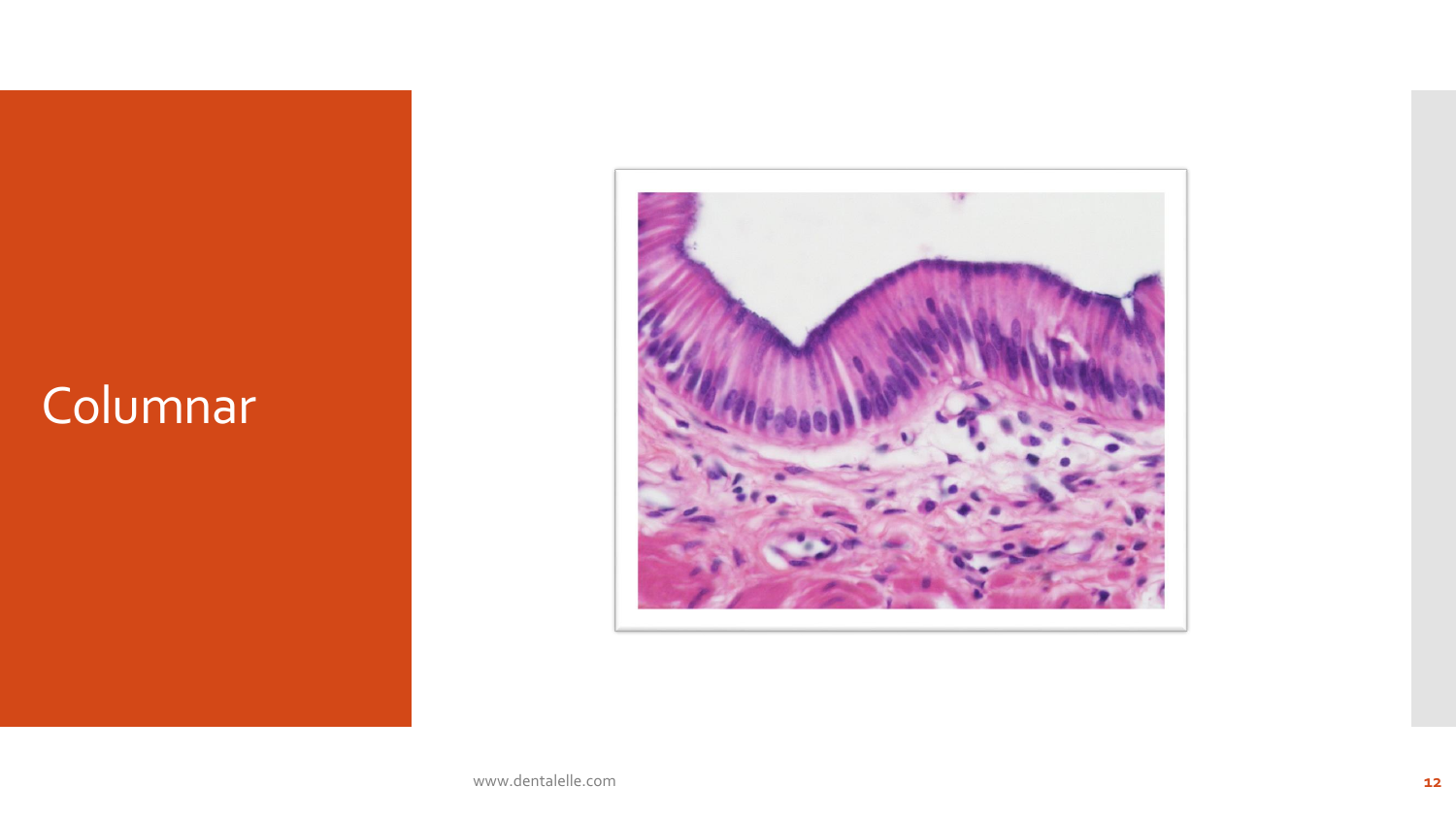**Stelate** reticulum

- **Stelate reticulum**
- Star-shaped cells.
- Attenuated by desmosomes (loosely connected) Functions to cushion the developing crown
- The OEE and Stelate Reticulum in **late crown development** break up and there will be a remnants of both.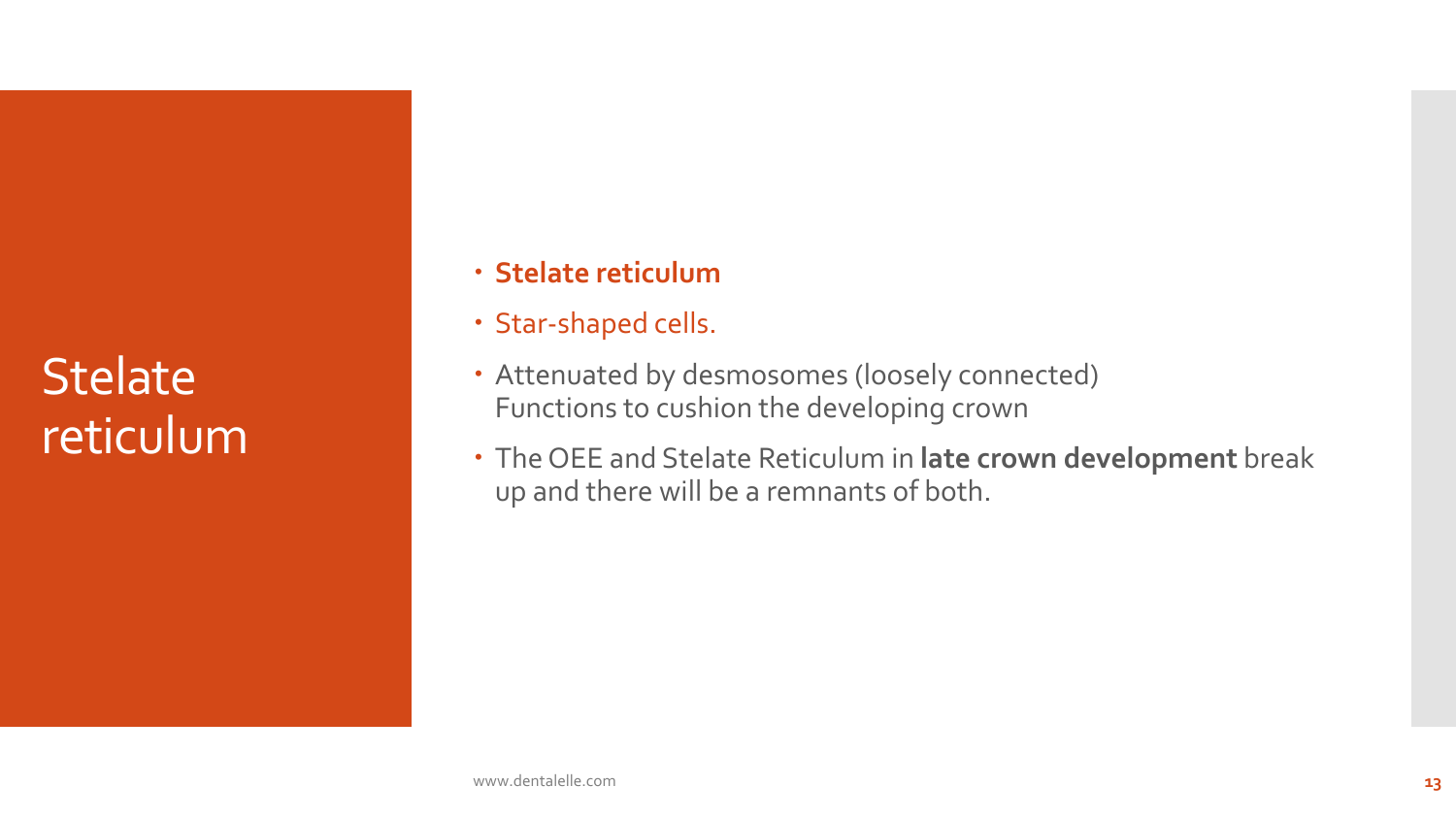# Dental Laminas

1) dental lamina 2) successional lamina 3) Vestibular lamina 4) Extension of the dental lamina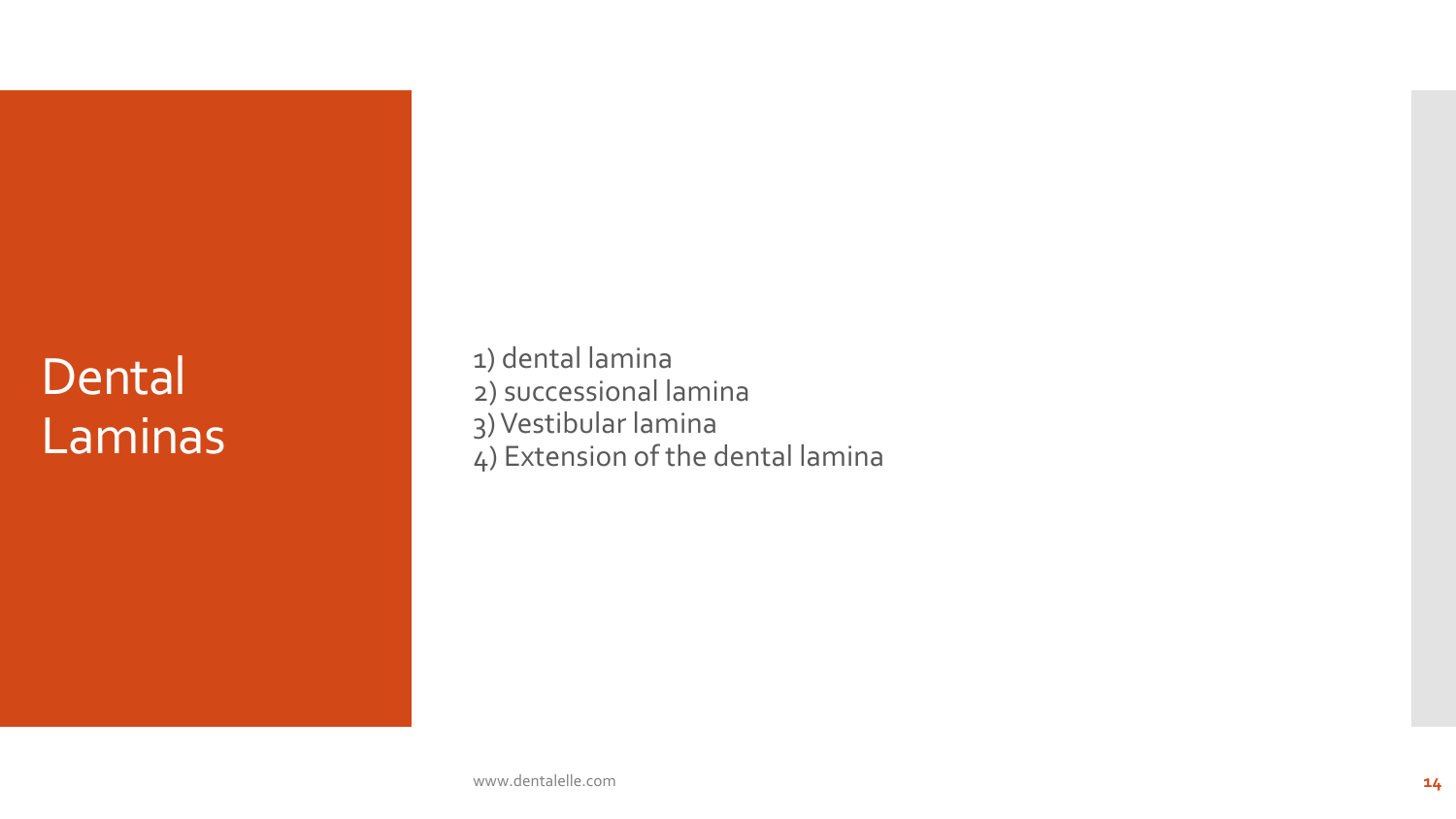Terms to remember

- Dentinogenesis: The process of dentin formation.
- Odontoblasts: Form dentin.
- Odontogenesis: Formation of the entire tooth
- Odontoblast: Cells that form dentin
- Amelogenesis: Ameloblasts form enamel
- Epithelial rests: remains of a structure. May be remains of dental lamina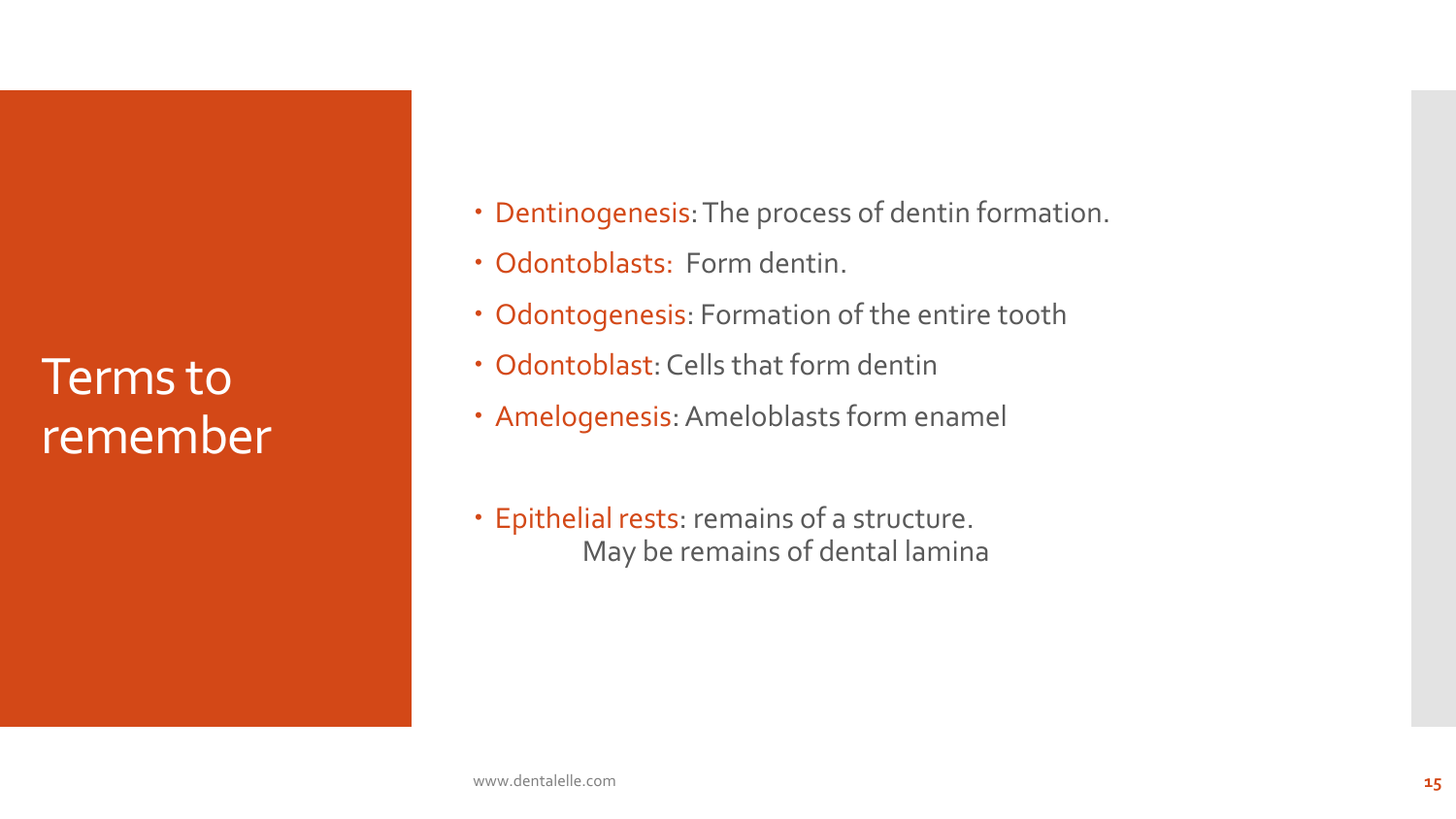# Dental Papilla

- **Becomes visible at the cap stage.**
- Name reserved for the area inside the IEE that eventually becomes the dental pulp
- When enamel formation is complete this space is no longer referred to as dental papilla, and is called dental pulp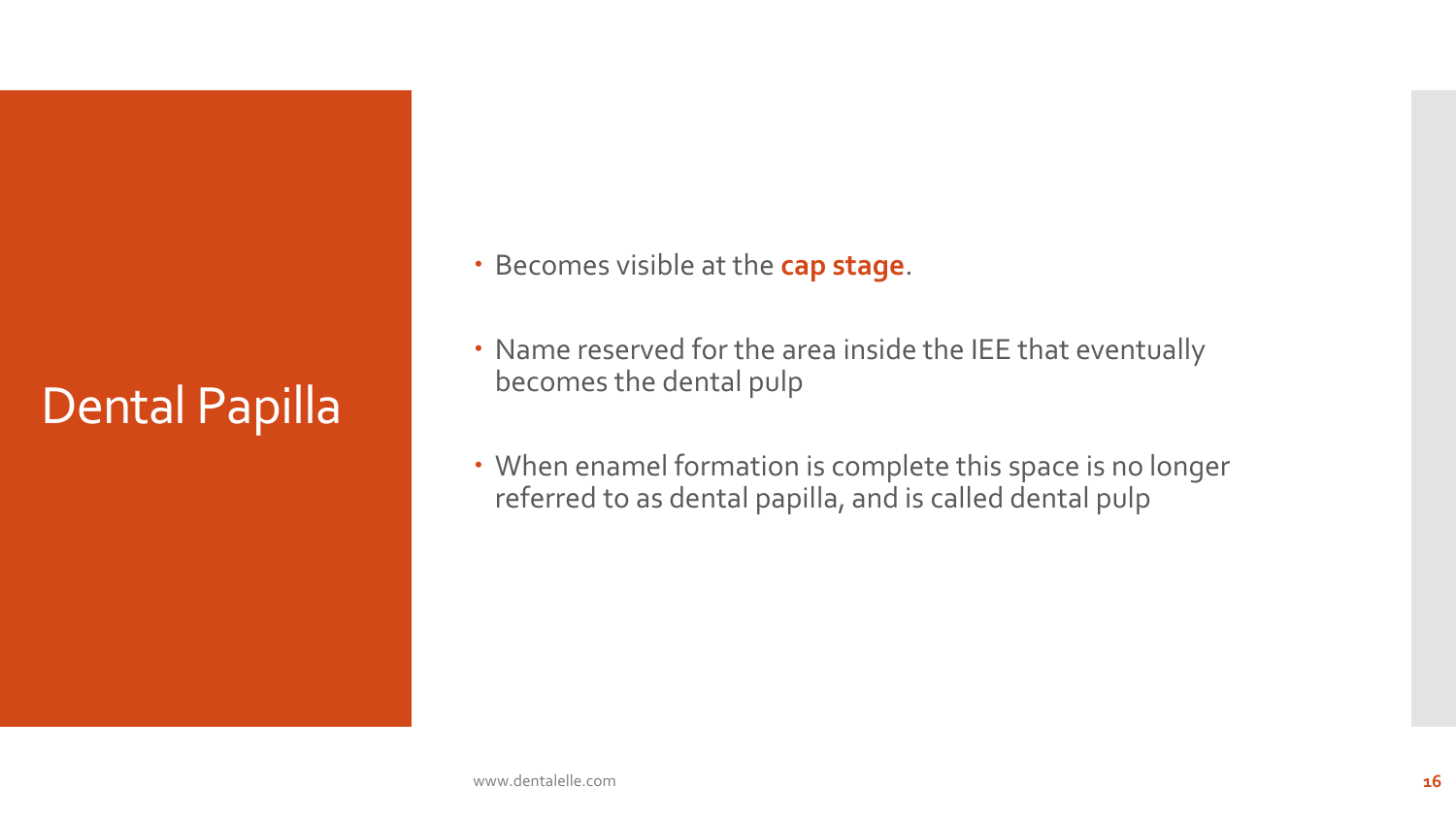# Stages of Ameloblasts

- 1) Morphogenic stage 2) Organizing stage 3) Formative (secretory) stage (Tomes' processes appear) 4) Maturative stage 5) Protective stage 6) Desmolytic stage
- **Where does the enamel start forming? It starts at the cusp tips/incisal edges**
- The ameloblasts and odontoblasts moving away from the DEJ in late crown development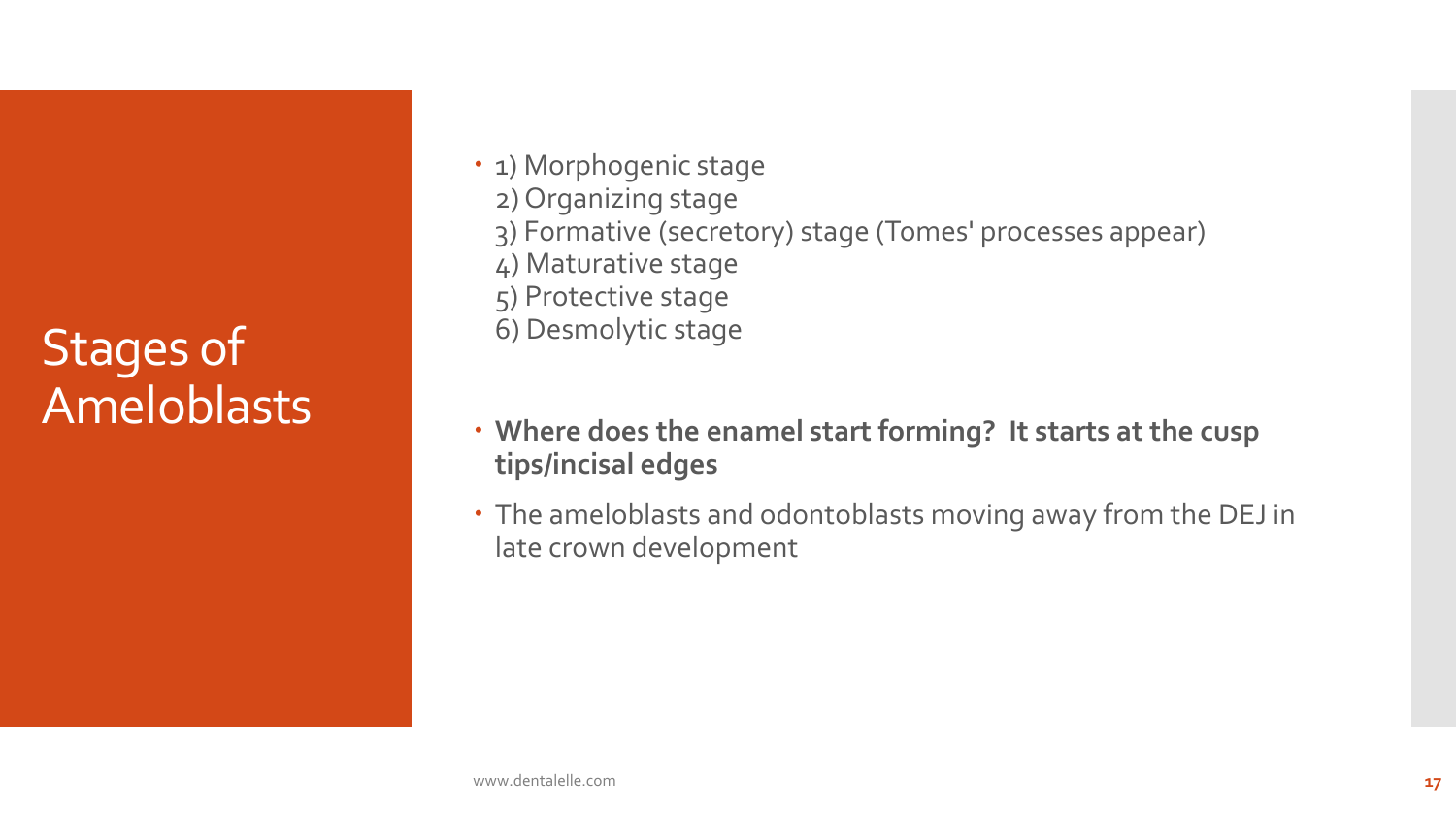# Stratum Intermedium

- Cuboidal cells found in late bell stage between columnar ameloblasts (IEE) and stelate reticulum.
- The stratum intermedium appears as a layer in the late cap/ early bell stage.
- *Seems to aid in enamel production*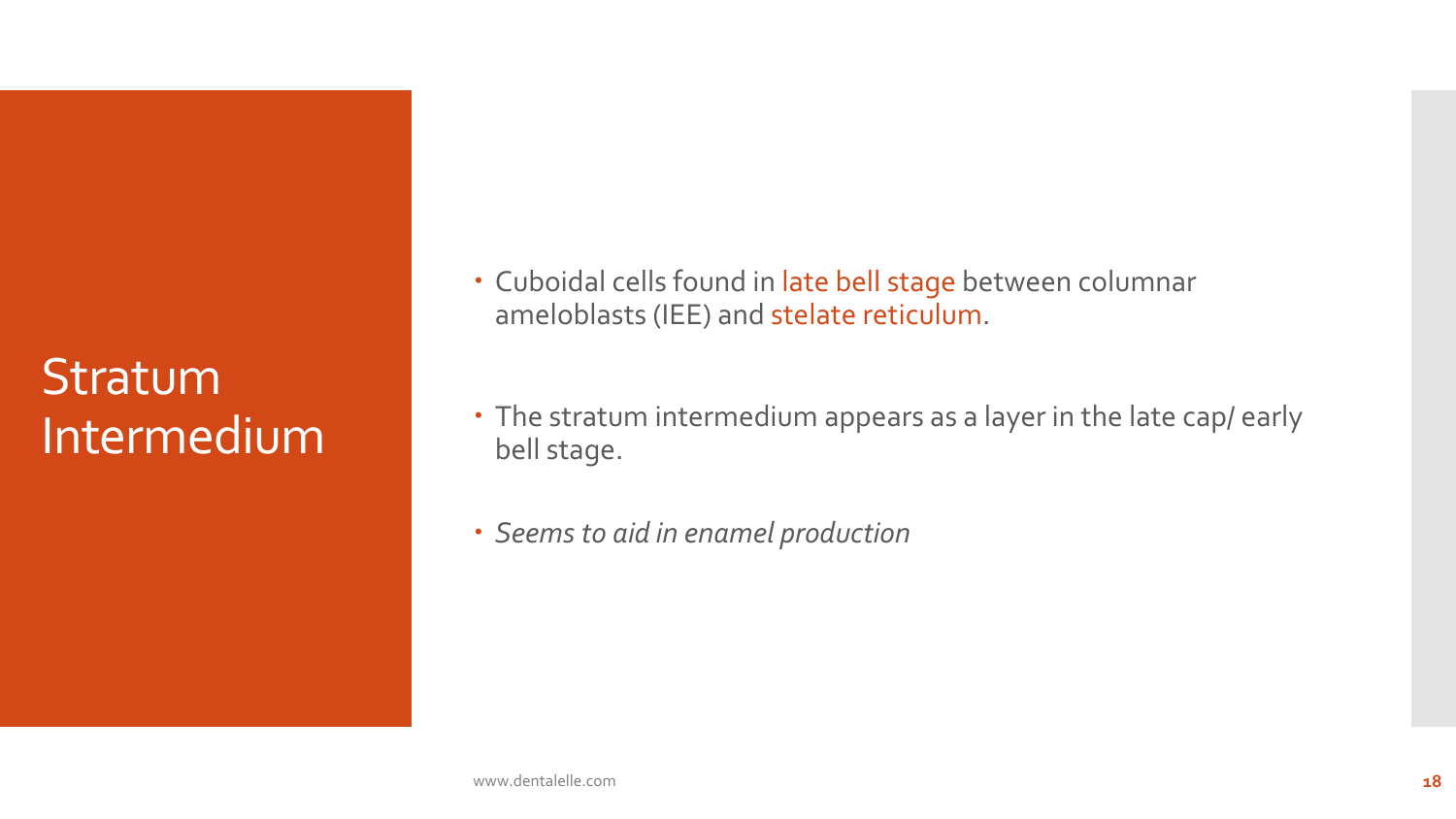## Basement Membrane

- As the enamel and dentin are laid down, the basement membrane is caught in between the two layers and breaks up
- Basement membrane breaks down and is the future location of the DEJ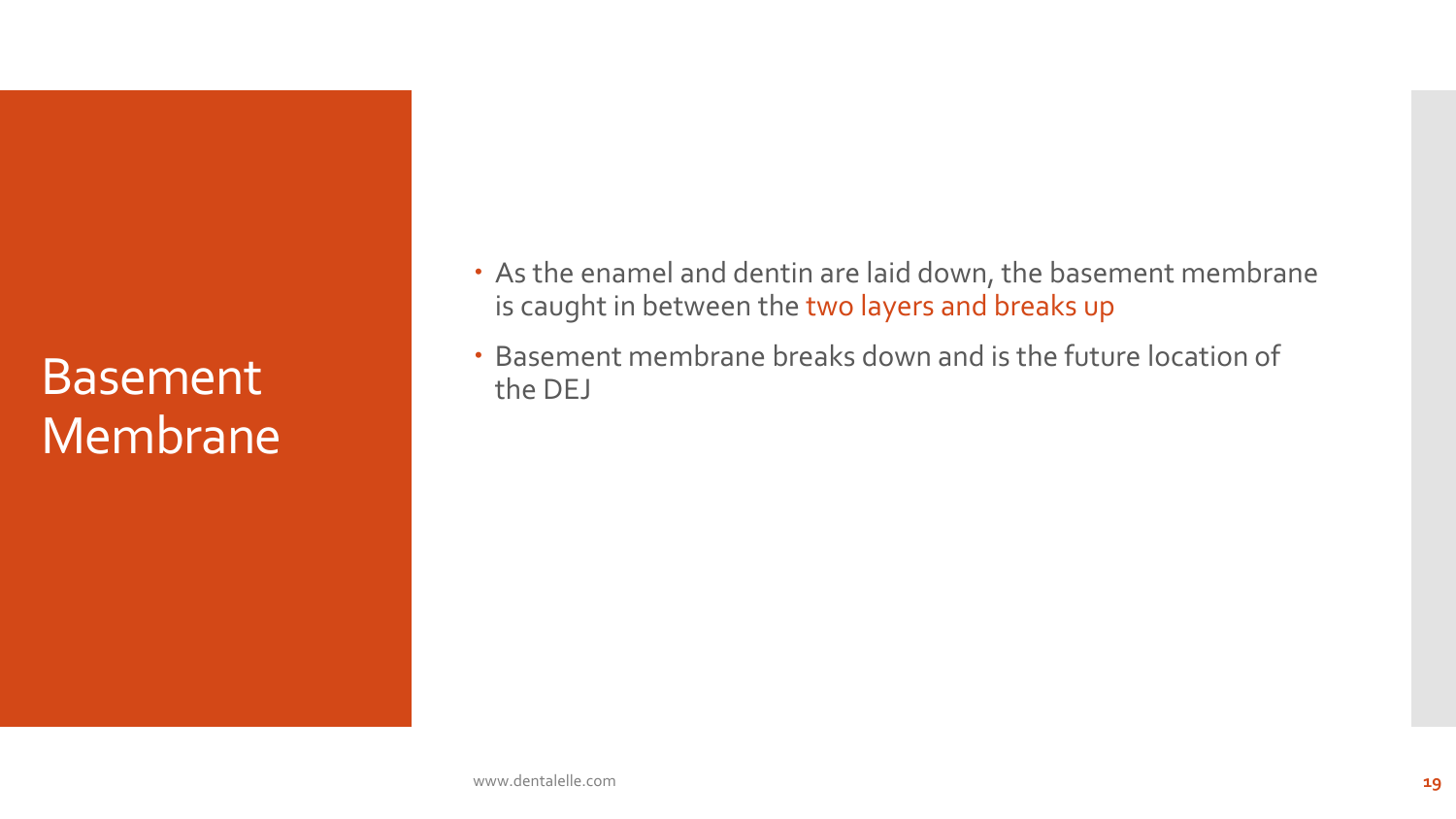# Crown Formation

• 1) ectomesenchymal stem cells of Dental Papilla differentiate into odontoblasts 2) predentin forms 3) calcification of predentin yields dentin 4) pre-ameloblasts stop mitosis ---> secretory ameloblasts ---> form "young enamel"